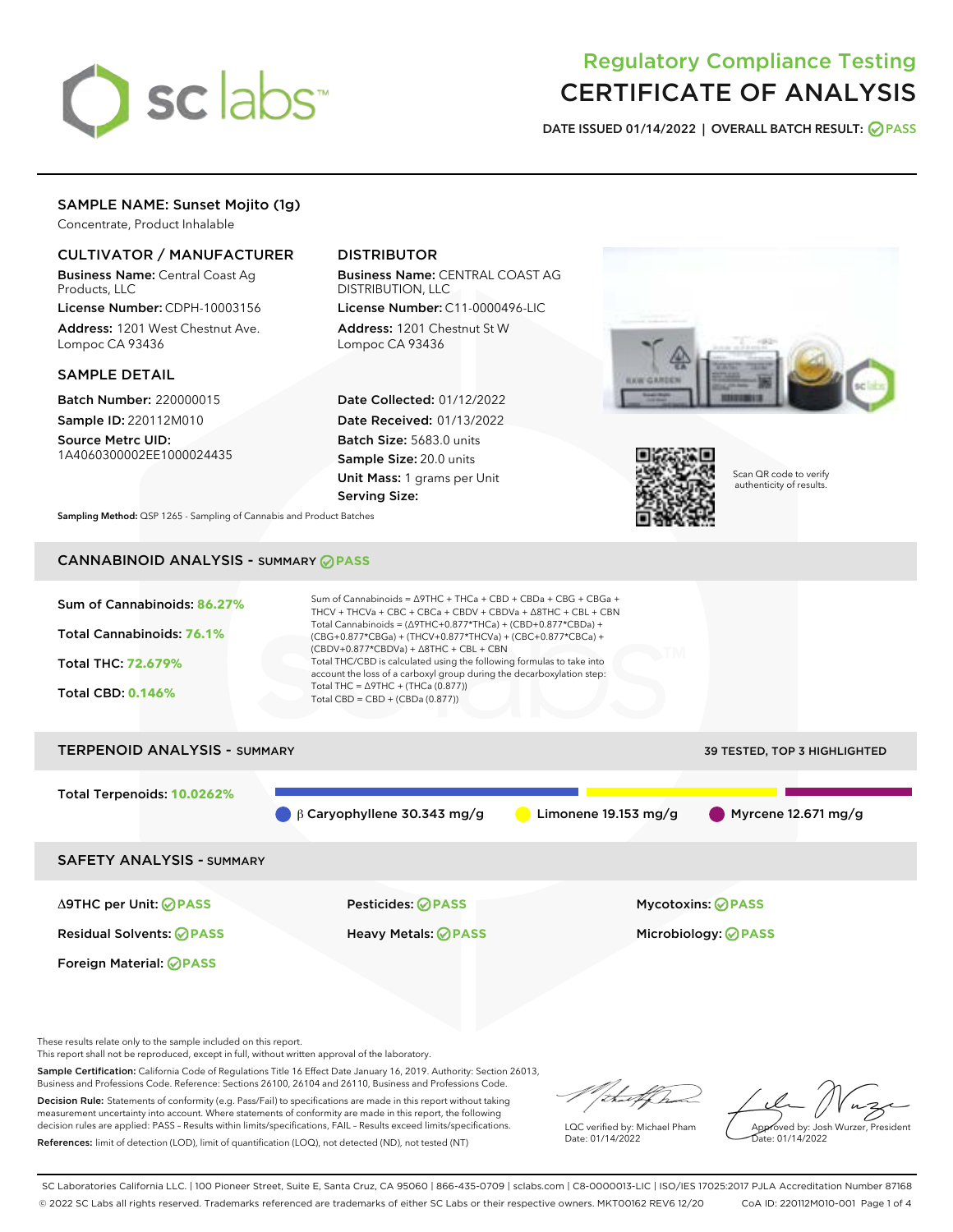



SUNSET MOJITO (1G) | DATE ISSUED 01/14/2022 | OVERALL BATCH RESULT: @ PASS

# CANNABINOID TEST RESULTS - 01/13/2022 2 PASS

Tested by high-performance liquid chromatography with diode-array detection (HPLC-DAD). **Method:** QSP 1157 - Analysis of Cannabinoids by HPLC-DAD

#### TOTAL CANNABINOIDS: **76.1%**

Total Cannabinoids (Total THC) + (Total CBD) + (Total CBG) + (Total THCV) + (Total CBC) + (Total CBDV) + ∆8THC + CBL + CBN

TOTAL THC: **72.679%** Total THC (∆9THC+0.877\*THCa)

TOTAL CBD: **0.146%**

Total CBD (CBD+0.877\*CBDa)

TOTAL CBG: 1.2% Total CBG (CBG+0.877\*CBGa)

TOTAL THCV: 1.337% Total THCV (THCV+0.877\*THCVa)

TOTAL CBC: 0.765% Total CBC (CBC+0.877\*CBCa)

TOTAL CBDV: ND Total CBDV (CBDV+0.877\*CBDVa)

| <b>COMPOUND</b>  | LOD/LOQ<br>(mg/g)          | <b>MEASUREMENT</b><br><b>UNCERTAINTY</b><br>(mg/g) | <b>RESULT</b><br>(mg/g) | <b>RESULT</b><br>(%) |
|------------------|----------------------------|----------------------------------------------------|-------------------------|----------------------|
| <b>THCa</b>      | 0.05/0.14                  | ±20.231                                            | 787.21                  | 78.721               |
| Δ9THC            | 0.06 / 0.26                | ±1.253                                             | 36.41                   | 3.641                |
| <b>THCVa</b>     | 0.07 / 0.20                | ±0.727                                             | 15.24                   | 1.524                |
| <b>CBGa</b>      | 0.1/0.2                    | ±0.62                                              | 11.9                    | 1.19                 |
| <b>CBCa</b>      | 0.07/0.28                  | ±0.426                                             | 8.72                    | 0.872                |
| <b>CBDa</b>      | 0.02/0.19                  | ±0.049                                             | 1.67                    | 0.167                |
| <b>CBG</b>       | 0.06/0.19                  | ±0.061                                             | 1.54                    | 0.154                |
| $\triangle$ 8THC | 0.1/0.4                    | N/A                                                | <b>ND</b>               | <b>ND</b>            |
| <b>THCV</b>      | 0.1 / 0.2                  | N/A                                                | <b>ND</b>               | <b>ND</b>            |
| <b>CBD</b>       | 0.07/0.29                  | N/A                                                | <b>ND</b>               | <b>ND</b>            |
| <b>CBDV</b>      | 0.04 / 0.15                | N/A                                                | <b>ND</b>               | <b>ND</b>            |
| <b>CBDVa</b>     | 0.03 / 0.53                | N/A                                                | <b>ND</b>               | <b>ND</b>            |
| <b>CBL</b>       | 0.06 / 0.24                | N/A                                                | <b>ND</b>               | <b>ND</b>            |
| <b>CBN</b>       | 0.1/0.3                    | N/A                                                | <b>ND</b>               | <b>ND</b>            |
| <b>CBC</b>       | 0.2 / 0.5                  | N/A                                                | <b>ND</b>               | <b>ND</b>            |
|                  | <b>SUM OF CANNABINOIDS</b> |                                                    | 862.7 mg/g              | 86.27%               |

#### **UNIT MASS: 1 grams per Unit**

| ∆9THC per Unit                         | 1100 per-package limit | 36.41 mg/unit  | <b>PASS</b> |
|----------------------------------------|------------------------|----------------|-------------|
| <b>Total THC per Unit</b>              |                        | 726.79 mg/unit |             |
| <b>CBD</b> per Unit                    |                        | <b>ND</b>      |             |
| <b>Total CBD per Unit</b>              |                        | $1.46$ mg/unit |             |
| <b>Sum of Cannabinoids</b><br>per Unit |                        | 862.7 mg/unit  |             |
| <b>Total Cannabinoids</b><br>per Unit  |                        | 761.3 mg/unit  |             |

#### TERPENOID TEST RESULTS - 01/14/2022

Terpene analysis utilizing gas chromatography-flame ionization detection (GC-FID). **Method:** QSP 1192 - Analysis of Terpenoids by GC-FID

| <b>COMPOUND</b>         | LOD/LOQ<br>(mg/g) | <b>MEASUREMENT</b><br><b>UNCERTAINTY</b><br>(mg/g) | <b>RESULT</b><br>(mg/g) | <b>RESULT</b><br>(%) |
|-------------------------|-------------------|----------------------------------------------------|-------------------------|----------------------|
| $\beta$ Caryophyllene   | 0.004 / 0.012     | ±1.0802                                            | 30.343                  | 3.0343               |
| Limonene                | 0.005 / 0.016     | ±0.2739                                            | 19.153                  | 1.9153               |
| <b>Myrcene</b>          | 0.008 / 0.025     | ±0.1635                                            | 12.671                  | 1.2671               |
| $\alpha$ Humulene       | 0.009 / 0.029     | ±0.2964                                            | 9.234                   | 0.9234               |
| Terpinolene             | 0.008 / 0.026     | ±0.1135                                            | 5.538                   | 0.5538               |
| $\alpha$ Bisabolol      | 0.008 / 0.026     | ±0.1993                                            | 3.732                   | 0.3732               |
| Linalool                | 0.009 / 0.032     | ±0.1352                                            | 3.557                   | 0.3557               |
| $\beta$ Pinene          | 0.004 / 0.014     | ±0.0317                                            | 2.756                   | 0.2756               |
| trans-ß-Farnesene       | 0.008 / 0.025     | ±0.0881                                            | 2.481                   | 0.2481               |
| $\alpha$ Pinene         | 0.005 / 0.017     | ±0.0151                                            | 1.755                   | 0.1755               |
| <b>Terpineol</b>        | 0.016 / 0.055     | ±0.0942                                            | 1.534                   | 0.1534               |
| Fenchol                 | 0.010 / 0.034     | ±0.0591                                            | 1.528                   | 0.1528               |
| Nerolidol               | 0.009 / 0.028     | ±0.0836                                            | 1.329                   | 0.1329               |
| Caryophyllene<br>Oxide  | 0.010 / 0.033     | ±0.0431                                            | 0.937                   | 0.0937               |
| Ocimene                 | 0.011 / 0.038     | ±0.0248                                            | 0.774                   | 0.0774               |
| Valencene               | 0.009 / 0.030     | ±0.0296                                            | 0.429                   | 0.0429               |
| Guaiol                  | 0.009 / 0.030     | ±0.0195                                            | 0.414                   | 0.0414               |
| <b>Borneol</b>          | 0.005 / 0.016     | ±0.0158                                            | 0.375                   | 0.0375               |
| Camphene                | 0.005 / 0.015     | ±0.0039                                            | 0.338                   | 0.0338               |
| $\alpha$ Cedrene        | 0.005 / 0.016     | ±0.0080                                            | 0.268                   | 0.0268               |
| Fenchone                | 0.009 / 0.028     | ±0.0055                                            | 0.188                   | 0.0188               |
| $\alpha$ Phellandrene   | 0.006 / 0.020     | ±0.0025                                            | 0.181                   | 0.0181               |
| $\alpha$ Terpinene      | 0.005 / 0.017     | ±0.0023                                            | 0.152                   | 0.0152               |
| 3 Carene                | 0.005 / 0.018     | ±0.0019                                            | 0.135                   | 0.0135               |
| $\gamma$ Terpinene      | 0.006 / 0.018     | ±0.0021                                            | 0.124                   | 0.0124               |
| Citronellol             | 0.003 / 0.010     | ±0.0058                                            | 0.118                   | 0.0118               |
| Sabinene                | 0.004 / 0.014     | ±0.0009                                            | 0.078                   | 0.0078               |
| Geraniol                | 0.002 / 0.007     | ±0.0027                                            | 0.061                   | 0.0061               |
| Sabinene Hydrate        | 0.006 / 0.022     | ±0.0022                                            | 0.058                   | 0.0058               |
| Nerol                   | 0.003 / 0.011     | ±0.0009                                            | 0.021                   | 0.0021               |
| p-Cymene                | 0.005 / 0.016     | N/A                                                | <b>ND</b>               | ND                   |
| Eucalyptol              | 0.006 / 0.018     | N/A                                                | ND                      | ND                   |
| (-)-Isopulegol          | 0.005 / 0.016     | N/A                                                | <b>ND</b>               | ND                   |
| Camphor                 | 0.006 / 0.019     | N/A                                                | <b>ND</b>               | ND                   |
| Isoborneol              | 0.004 / 0.012     | N/A                                                | ND                      | ND                   |
| Menthol                 | 0.008 / 0.025     | N/A                                                | ND                      | ND                   |
| R-(+)-Pulegone          | 0.003 / 0.011     | N/A                                                | <b>ND</b>               | ND                   |
| <b>Geranyl Acetate</b>  | 0.004 / 0.014     | N/A                                                | ND                      | ND                   |
| Cedrol                  | 0.008 / 0.027     | N/A                                                | <b>ND</b>               | <b>ND</b>            |
| <b>TOTAL TERPENOIDS</b> |                   |                                                    | 100.262 mg/g            | 10.0262%             |

SC Laboratories California LLC. | 100 Pioneer Street, Suite E, Santa Cruz, CA 95060 | 866-435-0709 | sclabs.com | C8-0000013-LIC | ISO/IES 17025:2017 PJLA Accreditation Number 87168 © 2022 SC Labs all rights reserved. Trademarks referenced are trademarks of either SC Labs or their respective owners. MKT00162 REV6 12/20 CoA ID: 220112M010-001 Page 2 of 4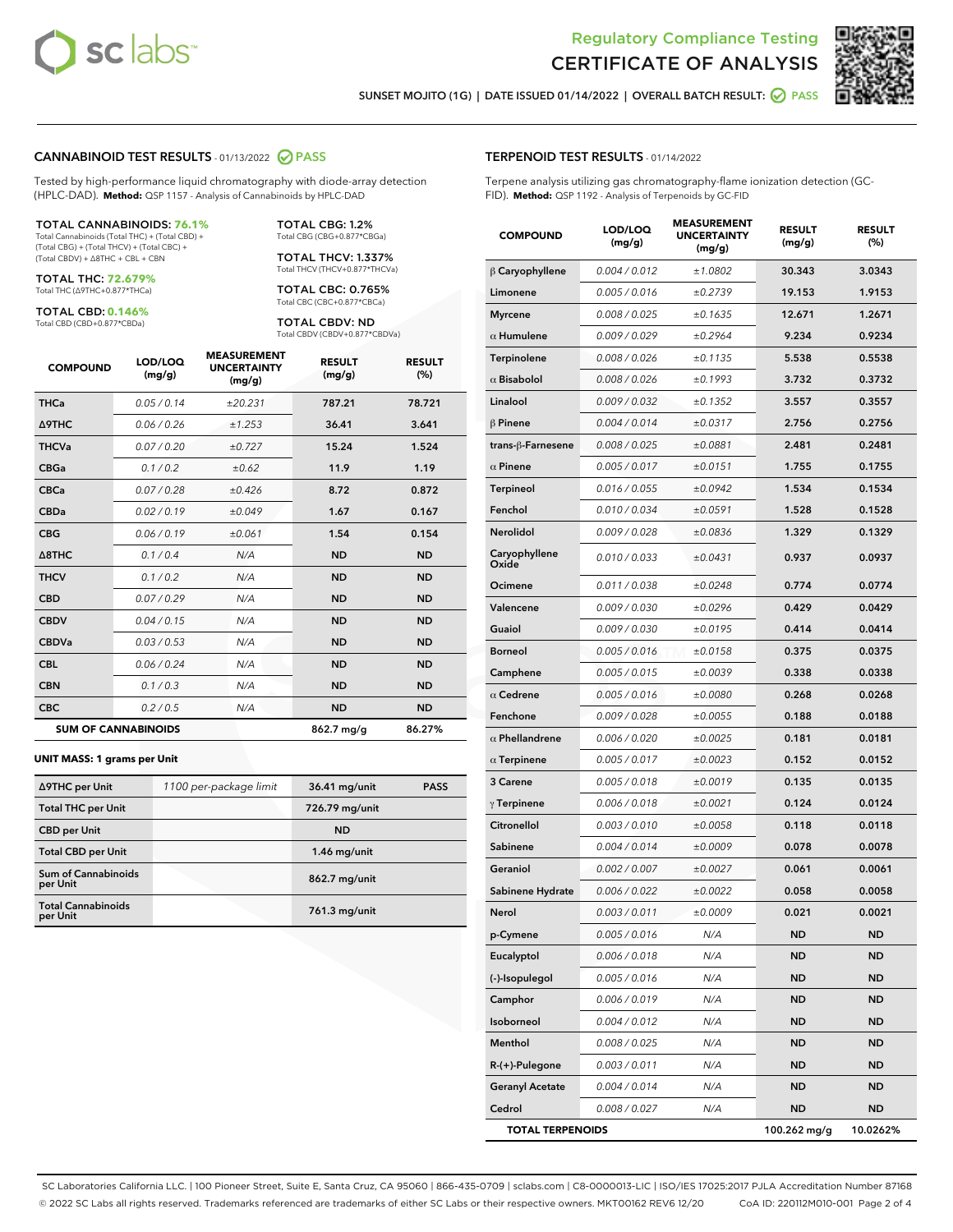



SUNSET MOJITO (1G) | DATE ISSUED 01/14/2022 | OVERALL BATCH RESULT: ● PASS

# CATEGORY 1 PESTICIDE TEST RESULTS - 01/14/2022 2 PASS

Pesticide and plant growth regulator analysis utilizing high-performance liquid chromatography-mass spectrometry (HPLC-MS) or gas chromatography-mass spectrometry (GC-MS). \*GC-MS utilized where indicated. **Method:** QSP 1212 - Analysis of Pesticides and Mycotoxins by LC-MS or QSP 1213 - Analysis of Pesticides by GC-MS

| <b>COMPOUND</b>             | LOD/LOQ<br>$(\mu g/g)$ | <b>ACTION</b><br><b>LIMIT</b><br>$(\mu g/g)$ | <b>MEASUREMENT</b><br><b>UNCERTAINTY</b><br>$(\mu g/g)$ | <b>RESULT</b><br>$(\mu g/g)$ | <b>RESULT</b> |
|-----------------------------|------------------------|----------------------------------------------|---------------------------------------------------------|------------------------------|---------------|
| Aldicarb                    | 0.03 / 0.08            | $\ge$ LOD                                    | N/A                                                     | <b>ND</b>                    | <b>PASS</b>   |
| Carbofuran                  | 0.02 / 0.05            | $\ge$ LOD                                    | N/A                                                     | <b>ND</b>                    | <b>PASS</b>   |
| Chlordane*                  | 0.03/0.08              | $\ge$ LOD                                    | N/A                                                     | <b>ND</b>                    | <b>PASS</b>   |
| Chlorfenapyr*               | 0.03/0.10              | $\ge$ LOD                                    | N/A                                                     | <b>ND</b>                    | <b>PASS</b>   |
| Chlorpyrifos                | 0.02 / 0.06            | $\ge$ LOD                                    | N/A                                                     | <b>ND</b>                    | <b>PASS</b>   |
| Coumaphos                   | 0.02 / 0.07            | $\ge$ LOD                                    | N/A                                                     | <b>ND</b>                    | <b>PASS</b>   |
| Daminozide                  | 0.02 / 0.07            | $\ge$ LOD                                    | N/A                                                     | <b>ND</b>                    | <b>PASS</b>   |
| <b>DDVP</b><br>(Dichlorvos) | 0.03/0.09              | $\ge$ LOD                                    | N/A                                                     | <b>ND</b>                    | <b>PASS</b>   |
| Dimethoate                  | 0.03 / 0.08            | $\ge$ LOD                                    | N/A                                                     | <b>ND</b>                    | <b>PASS</b>   |
| Ethoprop(hos)               | 0.03/0.10              | $\ge$ LOD                                    | N/A                                                     | <b>ND</b>                    | <b>PASS</b>   |
| Etofenprox                  | 0.02/0.06              | $>$ LOD                                      | N/A                                                     | <b>ND</b>                    | <b>PASS</b>   |
| Fenoxycarb                  | 0.03 / 0.08            | $>$ LOD                                      | N/A                                                     | <b>ND</b>                    | <b>PASS</b>   |
| Fipronil                    | 0.03 / 0.08            | $>$ LOD                                      | N/A                                                     | <b>ND</b>                    | <b>PASS</b>   |
| Imazalil                    | 0.02 / 0.06            | $>$ LOD                                      | N/A                                                     | <b>ND</b>                    | <b>PASS</b>   |
| <b>Methiocarb</b>           | 0.02 / 0.07            | $\ge$ LOD                                    | N/A                                                     | <b>ND</b>                    | <b>PASS</b>   |
| Methyl<br>parathion         | 0.03/0.10              | $\ge$ LOD                                    | N/A                                                     | <b>ND</b>                    | <b>PASS</b>   |
| <b>Mevinphos</b>            | 0.03/0.09              | $\ge$ LOD                                    | N/A                                                     | <b>ND</b>                    | <b>PASS</b>   |
| Paclobutrazol               | 0.02 / 0.05            | $\ge$ LOD                                    | N/A                                                     | <b>ND</b>                    | <b>PASS</b>   |
| Propoxur                    | 0.03/0.09              | $\ge$ LOD                                    | N/A                                                     | <b>ND</b>                    | <b>PASS</b>   |
| Spiroxamine                 | 0.03 / 0.08            | $\ge$ LOD                                    | N/A                                                     | <b>ND</b>                    | <b>PASS</b>   |
| Thiacloprid                 | 0.03/0.10              | $\ge$ LOD                                    | N/A                                                     | <b>ND</b>                    | <b>PASS</b>   |

## CATEGORY 2 PESTICIDE TEST RESULTS - 01/14/2022 2 PASS

| <b>COMPOUND</b>          | LOD/LOO<br>$(\mu g/g)$ | <b>ACTION</b><br>LIMIT<br>$(\mu g/g)$ | <b>MEASUREMENT</b><br><b>UNCERTAINTY</b><br>$(\mu g/g)$ | <b>RESULT</b><br>$(\mu g/g)$ | <b>RESULT</b> |
|--------------------------|------------------------|---------------------------------------|---------------------------------------------------------|------------------------------|---------------|
| Abamectin                | 0.03/0.10              | 0.1                                   | N/A                                                     | <b>ND</b>                    | <b>PASS</b>   |
| Acephate                 | 0.02/0.07              | 0.1                                   | N/A                                                     | <b>ND</b>                    | <b>PASS</b>   |
| Acequinocyl              | 0.02/0.07              | 0.1                                   | N/A                                                     | <b>ND</b>                    | <b>PASS</b>   |
| Acetamiprid              | 0.02 / 0.05            | 0.1                                   | N/A                                                     | <b>ND</b>                    | <b>PASS</b>   |
| Azoxystrobin             | 0.02/0.07              | 0.1                                   | N/A                                                     | <b>ND</b>                    | <b>PASS</b>   |
| <b>Bifenazate</b>        | 0.01 / 0.04            | 0.1                                   | N/A                                                     | <b>ND</b>                    | <b>PASS</b>   |
| <b>Bifenthrin</b>        | 0.02 / 0.05            | 3                                     | N/A                                                     | <b>ND</b>                    | <b>PASS</b>   |
| <b>Boscalid</b>          | 0.03/0.09              | 0.1                                   | N/A                                                     | <b>ND</b>                    | <b>PASS</b>   |
| Captan                   | 0.19/0.57              | 0.7                                   | N/A                                                     | <b>ND</b>                    | <b>PASS</b>   |
| Carbaryl                 | 0.02/0.06              | 0.5                                   | N/A                                                     | <b>ND</b>                    | <b>PASS</b>   |
| Chlorantranilip-<br>role | 0.04/0.12              | 10                                    | N/A                                                     | <b>ND</b>                    | <b>PASS</b>   |
| Clofentezine             | 0.03/0.09              | 0.1                                   | N/A                                                     | <b>ND</b>                    | <b>PASS</b>   |

# CATEGORY 2 PESTICIDE TEST RESULTS - 01/14/2022 continued

| <b>COMPOUND</b>               | LOD/LOQ<br>(µg/g) | <b>ACTION</b><br><b>LIMIT</b><br>$(\mu g/g)$ | <b>MEASUREMENT</b><br><b>UNCERTAINTY</b><br>$(\mu g/g)$ | <b>RESULT</b><br>(µg/g) | <b>RESULT</b> |
|-------------------------------|-------------------|----------------------------------------------|---------------------------------------------------------|-------------------------|---------------|
| Cyfluthrin                    | 0.12 / 0.38       | $\overline{c}$                               | N/A                                                     | <b>ND</b>               | <b>PASS</b>   |
| Cypermethrin                  | 0.11 / 0.32       | $\mathcal{I}$                                | N/A                                                     | ND                      | <b>PASS</b>   |
| <b>Diazinon</b>               | 0.02 / 0.05       | 0.1                                          | N/A                                                     | <b>ND</b>               | <b>PASS</b>   |
| Dimethomorph                  | 0.03 / 0.09       | 2                                            | N/A                                                     | ND                      | <b>PASS</b>   |
| Etoxazole                     | 0.02 / 0.06       | 0.1                                          | N/A                                                     | ND                      | <b>PASS</b>   |
| Fenhexamid                    | 0.03 / 0.09       | 0.1                                          | N/A                                                     | ND                      | <b>PASS</b>   |
| Fenpyroximate                 | 0.02 / 0.06       | 0.1                                          | N/A                                                     | <b>ND</b>               | <b>PASS</b>   |
| Flonicamid                    | 0.03 / 0.10       | 0.1                                          | N/A                                                     | ND                      | <b>PASS</b>   |
| Fludioxonil                   | 0.03 / 0.10       | 0.1                                          | N/A                                                     | ND                      | <b>PASS</b>   |
| Hexythiazox                   | 0.02 / 0.07       | 0.1                                          | N/A                                                     | <b>ND</b>               | <b>PASS</b>   |
| Imidacloprid                  | 0.04 / 0.11       | 5                                            | N/A                                                     | <b>ND</b>               | <b>PASS</b>   |
| Kresoxim-methyl               | 0.02 / 0.07       | 0.1                                          | N/A                                                     | ND                      | <b>PASS</b>   |
| Malathion                     | 0.03 / 0.09       | 0.5                                          | N/A                                                     | <b>ND</b>               | <b>PASS</b>   |
| Metalaxyl                     | 0.02 / 0.07       | $\overline{c}$                               | N/A                                                     | <b>ND</b>               | <b>PASS</b>   |
| Methomyl                      | 0.03 / 0.10       | 1                                            | N/A                                                     | ND                      | <b>PASS</b>   |
| Myclobutanil                  | 0.03 / 0.09       | 0.1                                          | N/A                                                     | <b>ND</b>               | <b>PASS</b>   |
| Naled                         | 0.02 / 0.07       | 0.1                                          | N/A                                                     | <b>ND</b>               | <b>PASS</b>   |
| Oxamyl                        | 0.04 / 0.11       | 0.5                                          | N/A                                                     | ND                      | <b>PASS</b>   |
| Pentachloronitro-<br>benzene* | 0.03 / 0.09       | 0.1                                          | N/A                                                     | <b>ND</b>               | <b>PASS</b>   |
| Permethrin                    | 0.04 / 0.12       | 0.5                                          | N/A                                                     | ND                      | <b>PASS</b>   |
| Phosmet                       | 0.03 / 0.10       | 0.1                                          | N/A                                                     | ND                      | <b>PASS</b>   |
| Piperonylbu-<br>toxide        | 0.02 / 0.07       | 3                                            | N/A                                                     | <b>ND</b>               | <b>PASS</b>   |
| Prallethrin                   | 0.03 / 0.08       | 0.1                                          | N/A                                                     | ND                      | <b>PASS</b>   |
| Propiconazole                 | 0.02 / 0.07       | 0.1                                          | N/A                                                     | ND                      | <b>PASS</b>   |
| Pyrethrins                    | 0.04 / 0.12       | 0.5                                          | N/A                                                     | ND                      | <b>PASS</b>   |
| Pyridaben                     | 0.02 / 0.07       | 0.1                                          | N/A                                                     | <b>ND</b>               | <b>PASS</b>   |
| Spinetoram                    | 0.02 / 0.07       | 0.1                                          | N/A                                                     | <b>ND</b>               | <b>PASS</b>   |
| Spinosad                      | 0.02 / 0.07       | 0.1                                          | N/A                                                     | ND                      | <b>PASS</b>   |
| Spiromesifen                  | 0.02 / 0.05       | 0.1                                          | N/A                                                     | <b>ND</b>               | <b>PASS</b>   |
| Spirotetramat                 | 0.02 / 0.06       | 0.1                                          | N/A                                                     | <b>ND</b>               | <b>PASS</b>   |
| Tebuconazole                  | 0.02 / 0.07       | 0.1                                          | N/A                                                     | ND                      | <b>PASS</b>   |
| Thiamethoxam                  | 0.03 / 0.10       | 5                                            | N/A                                                     | <b>ND</b>               | <b>PASS</b>   |
| Trifloxystrobin               | 0.03 / 0.08       | 0.1                                          | N/A                                                     | <b>ND</b>               | <b>PASS</b>   |

SC Laboratories California LLC. | 100 Pioneer Street, Suite E, Santa Cruz, CA 95060 | 866-435-0709 | sclabs.com | C8-0000013-LIC | ISO/IES 17025:2017 PJLA Accreditation Number 87168 © 2022 SC Labs all rights reserved. Trademarks referenced are trademarks of either SC Labs or their respective owners. MKT00162 REV6 12/20 CoA ID: 220112M010-001 Page 3 of 4